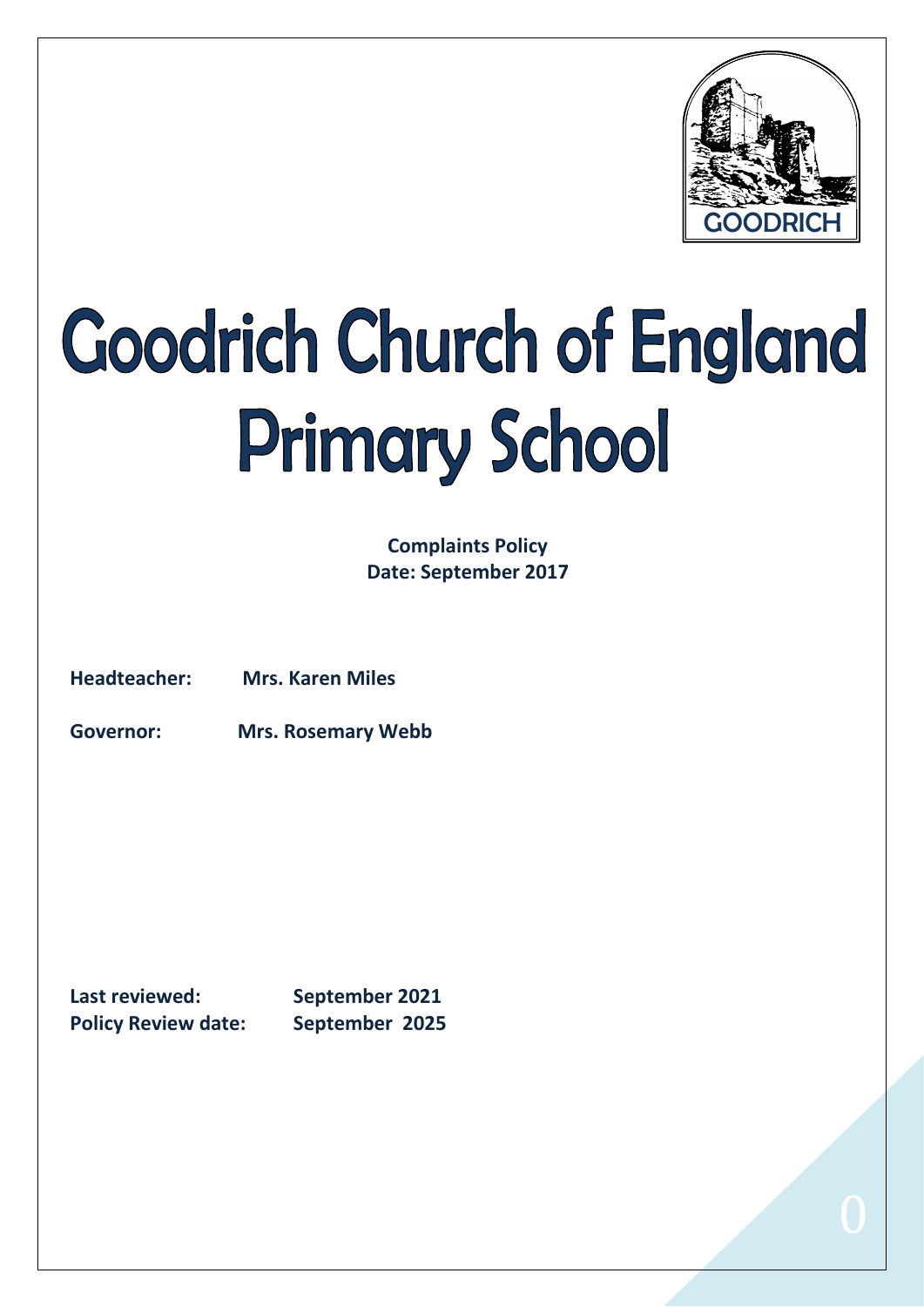# **Goodrich Church of England Primary School**

# *PARENTAL/PUBLIC COMPLAINTS PROCEDURES*

If you have a concern or complaint about your child's school there are written procedures defined in the school prospectus setting out the arrangements for dealing with these concerns.

Some complaints may have to follow specific statutory requirements rather than following the guidance defined in this document. Examples are as follows although in some cases the school will still be the first point of contact by the parent. e.g. if a parent believes that their child has Special Educational Needs the parent must still discuss the position with the class teacher or Headteacher before advancing the complaint further. The L.E.A. would not be involved unless the complaint was against the statementing process defined under the Education Act 1996.

#### **Complaints Procedure**

**This document sets out detailed guidance on the process for dealing with comments, grievances and complaints. This procedure relates to the School's Complaints policy.**

A complaint is an expression of dissatisfaction about the school. Two different types of complaint are recognised by the school:

(a) A *justified complaint* - where the School is at fault because we have failed to do something we should have, or we have done something we should not have.

(b) A *grievance* - where the complainant is dissatisfied but we are not at fault because we are following an agreed policy or procedure. Whilst these may be understandable causes for complaint, the concerns reflect policies and budgets already agreed by the school and its Governing Body. As such the School has not failed to do something it said it would, or has agreed to do.

#### **Investigating Complaints**

At each stage the person investigating the complaint will ensure that they:

- establish what has happened so far, and who has been involved;
- clarify the nature of the complaint and what remains unresolved;
- meet with the complainant or contact them (if unsure or further information is necessary);
- clarify what the complainant feels would put things right;
- interview those involved in the matter and/or those complained about, allowing them to be accompanied if they wish;
- conduct the interview with an open mind and be prepared to persist with questioning;
- keep notes of any interview or meeting
- communicate with the complainant at each stage over discussions and agreements reached.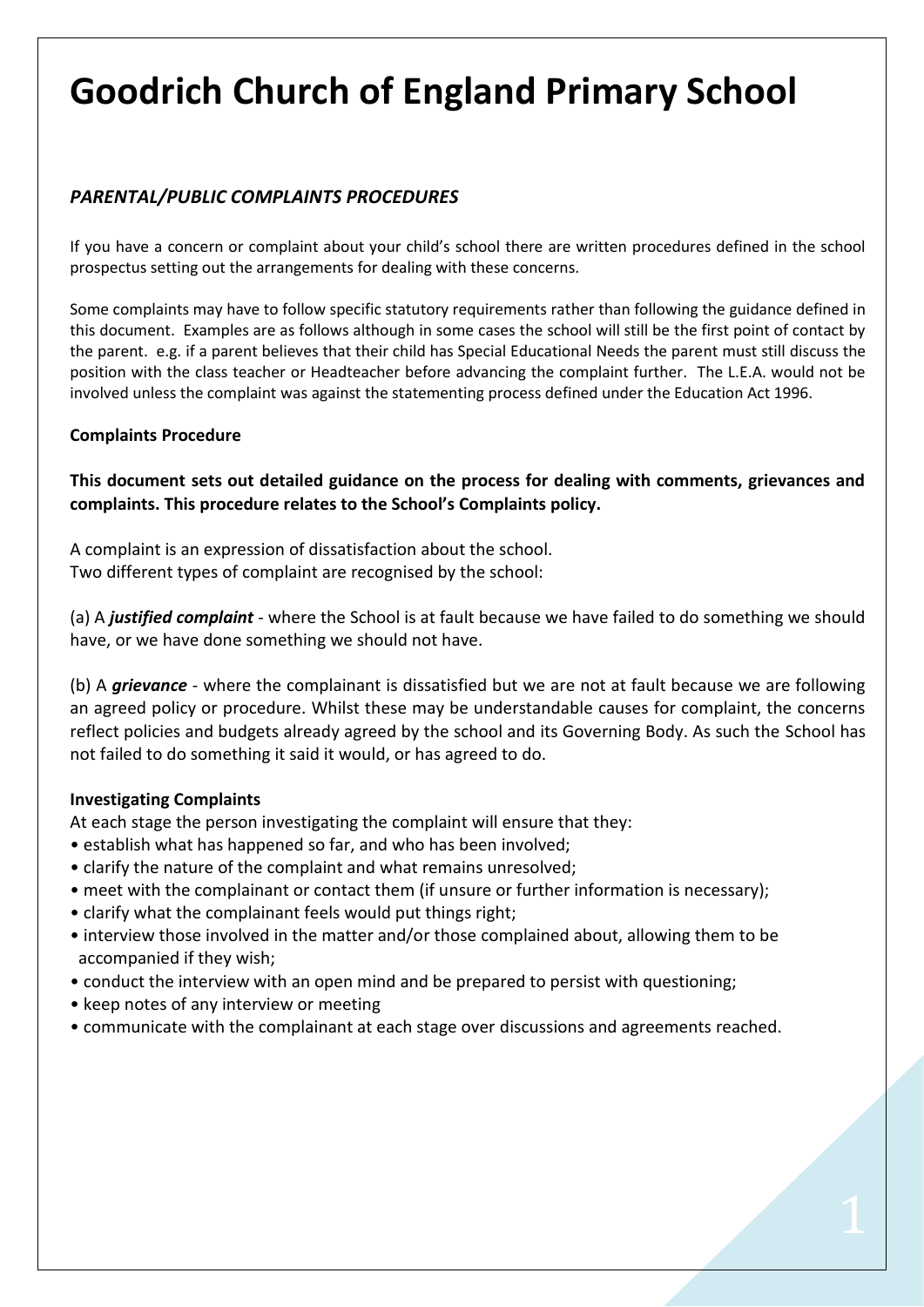#### **Resolving Complaints**

At each stage in the procedure, successful resolution of the complaint will take priority. If appropriate one or more of the following may be offered:

- an apology;
- an explanation;
- an admission that the situation could have been handled differently or better;
- an assurance that the event complained of will not recur;
- an explanation of the steps that have been taken to ensure that it will not happen again;
- an undertaking to review school policies in light of the complaint.

Complainants will be encouraged to state what actions they feel might resolve the problem at any stage.

#### **Time Limits**

Complaints will be considered and resolved as quickly and efficiently as possible. Realistic time limits will be set for each action within each stage. However, where further investigations are necessary, new time limits may need to be set and the complainant sent details of the new deadline and an explanation for the delay.

On occasion, the school may need to extend the time to respond to a Stage 1 or Stage 2 complaint. This may be because of resource or capacity issues, or because additional information needs to be obtained to investigate the complaint. In such cases, the school will provide a holding letter, explaining the reason for the delay, and providing a date by which a response will be supplied.

*Response times given refer to Monday to Friday inclusive, term time only.*

#### **Record Keeping**

– All complaints will be responded to in writing.

– At Stage 1 – even though this is an informal stage, the complainant will receive a reply in writing and a copy should be retained for reference.

– At Stages 2a, 2b and 3 – there should be clear communication in writing throughout the handling of the complaint. A copy of all written communication should be retained forreference.

Only complaints relating to the schooling of a specific child would be kept within the child's files. Other issues will be filed separately in a secure location and will be retained for a period of 7 years.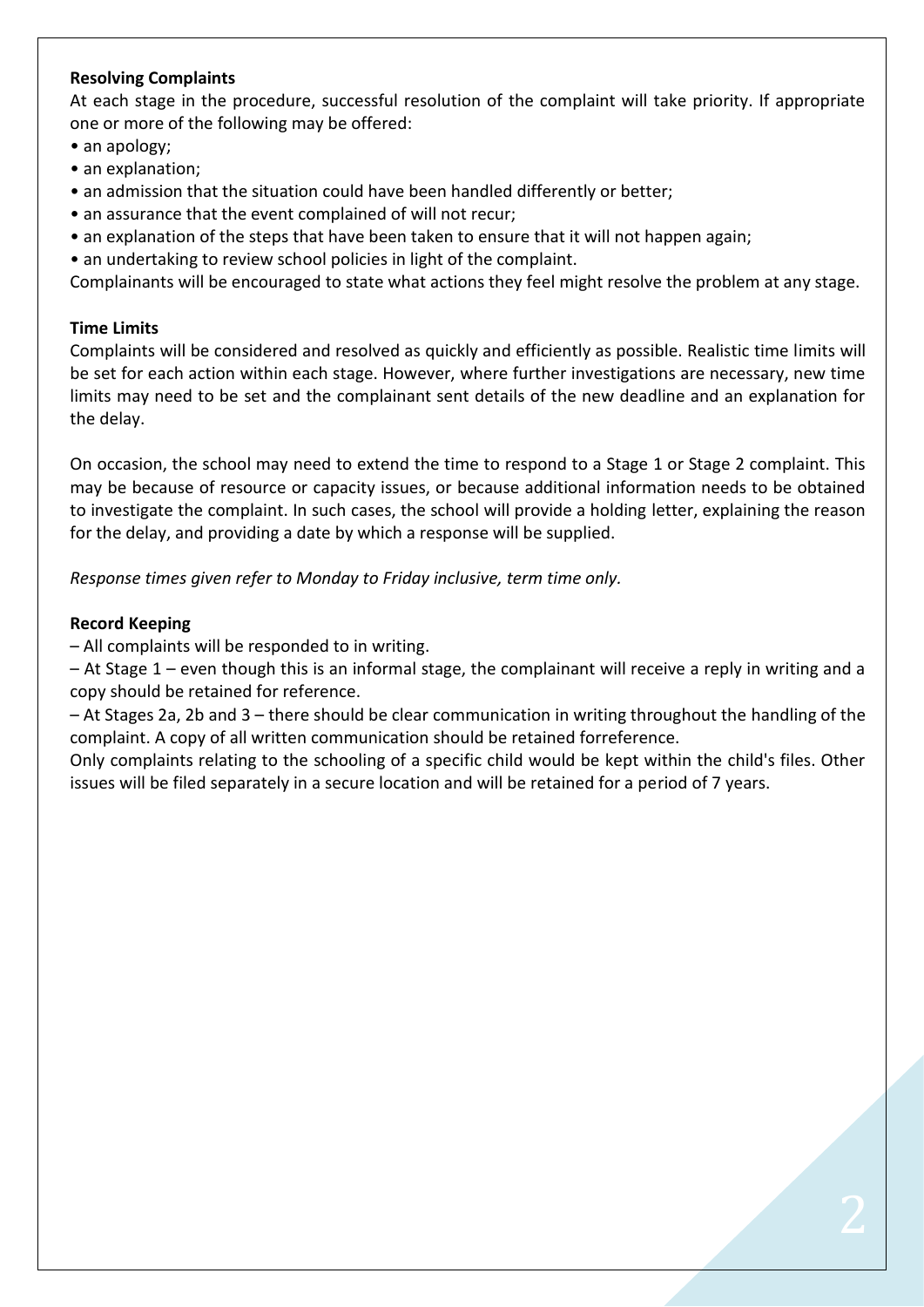#### **STAGE ONE (informal):**

**Concern/Complaint heard by relevant staff member (when not the subject of the complaint).**

Where a complainant is unhappy with an issue in school they should contact a member of staff in the first instance. In most cases this will be either a child's teacher or the school office staff. The member of staff receiving the complaint will either:

- Provide a response to the complainant (after discussions with relevant colleagues if necessary) or
- Refer the complaint to the appropriate person within the school.

Where the complaint concerns the Headteacher, the complainant should proceed to Stage 2b.

If the complainant indicates that he/she would have difficulty discussing a complaint with a particular member of staff, or the complaint relates to the staff member, the complainant may be referred to another staff member (or the Headteacher). The ability to consider the complaint objectively and impartially is crucial.

The school will respond in writing *within five school days*, with a brief summary of the complaint and a response.

**If the complainant wishes to move to Stage 2, a request must be submitted to the school in writing**  *within 15 school days*. **Otherwise the matter is considered closed, and will not be considered further. The letter must explain why the complainant is dissatisfied with the outcome of Stage 1.**

Complaints must not be referred to individual governors. Where the first approach *is* made to a governor, the complainant should be referred to the appropriate person above and advised of the procedure. Governors must not act on an individual complaint outside the formal procedure or be involved at the early stages in case they are needed to sit on a panel at a later stage of the procedure.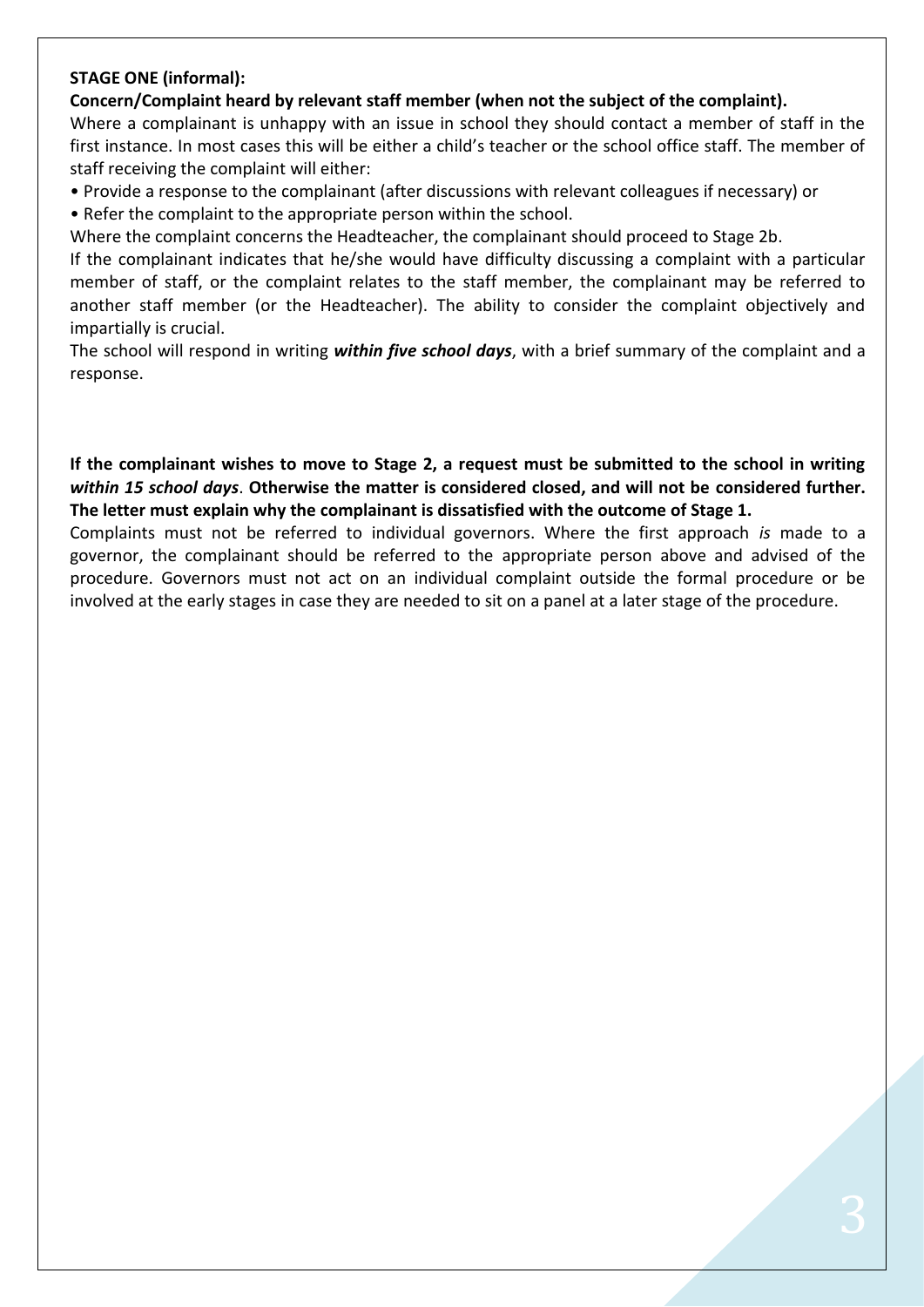## **STAGE TWO (formal):**

*If the complaint is about the headteacher, the complainant should move to Stage 2b.*

#### **2a) Concern/Complaint heard by Headteacher**

If dissatisfied with the outcome at Stage One, the complainant should contact the Headteacher about the issue. (At this point, the complainant may be dissatisfied with the way the complaint was handled at stage one as well as pursuing their initial complaint.) The headteacher will provide a response to the complainant (after discussions with relevant colleagues, if necessary).

The school will respond in writing *within 15 school days*, with a summary of the complaint and a response.

If the complainant wishes to move to Stage 3, a request must be submitted to the school in writing *within 15 school days*. Otherwise the matter is considered closed, and will not be considered further. The letter must explain why the complainant is dissatisfied with the outcome of Stage 2a.

#### **2b) Concern/Complaint heard by Chair of the Governing Body**

If the complaint is about the headteacher, the complainant should contact the Chair of the Governing Body about the issue. The Chair can be contacted by letter addressed to the

school. The Chair of the Governing Body will discuss the concerns with the headteacher and provide a response to the complainant.

Under Law, where the Chair of the Governing Body is absent, the Vice Chair (or a representative nominated by the full Governing Body) will assume the responsibilities outlined in this procedure. The Chair will respond in writing *within 15 school days*, with a summary of the complaint and a response.

If the complainant wishes to move to Stage 3, a request must be submitted to the Chair in writing *within 15 school days*. Otherwise the matter is considered closed, and will not be considered further. The letter must explain why the complainant is dissatisfied with the outcome of Stage 2b.